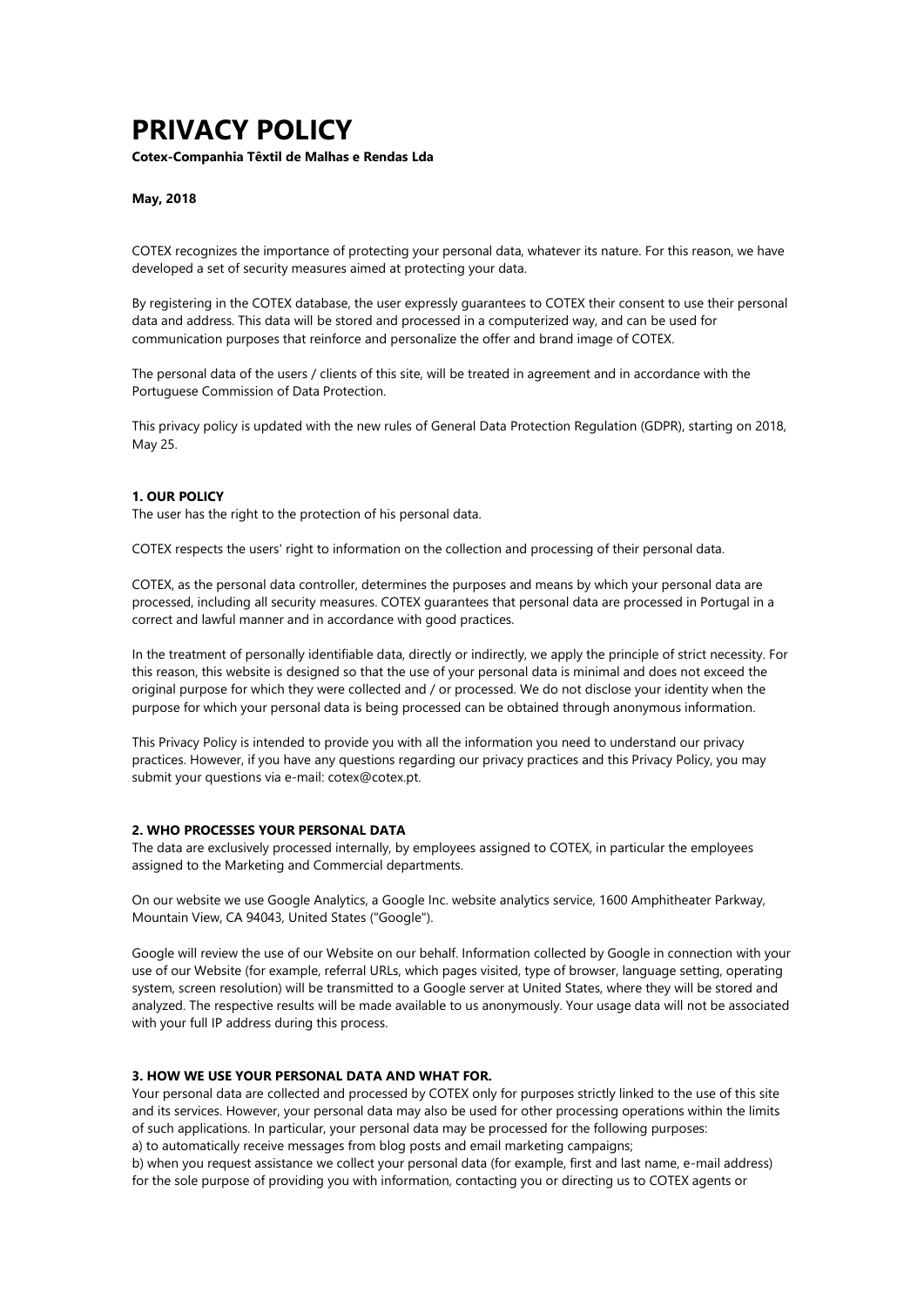#### distributors;

c) when you register on our site you accept the sending of commercial messages by electronic mail or any other equivalent electronic means (such as SMS).

COTEX will collect your personal data, usually by electronic means, however, in certain circumstances, paper means may be used (for instance at trade fairs, events and business contacts).

Your personal data are stored in a way that enables COTEX to identify you as strictly as is necessary to process and collect such data, except in the cases expressly provided herein, all the rest is in compliance with applicable laws.

Please communicate any changes to your personal data to the following e-mail address: cotex@cotex.pt, in order to ensure that your personal data is always updated.

Unless otherwise provided, your personal information will not be disclosed to third parties for purposes not permitted by law or without your explicit consent.

Your personal data may be communicated to the police or judicial authorities in accordance with applicable laws and regulations and upon formal request by the authorities for the purpose of preventing fraud against us (antifraud services).

COTEX may have access to the personal data of third parties that are disclosed by the users of this site, for example, when a user wishes to recommend a friend or share a product or specific content of the site.

In all cases you have to disclose information from third parties, you must obtain their consent before providing us with your personal information and informing them of our Privacy Policy. You will be the only person responsible for the disclosure of third party information and data, as well as any other illegal and incompatible use of such data, if you have not been given consent.

We include in our Website services and / or third party content. When you use these services or when third-party content is shown, the communication data between you and your provider is exchanged for technical reasons.

The service provider or content provider may also treat your data for additional purposes. To the best of our ability, we configure the services and content of the providers known to treat the data for their own purposes, so that any communication for any purpose other than the services or content of our Website is blocked or communication only occurs when you have actively opted to use its service.

However, since we have no control over the data collected and processed by third parties, we cannot provide information on the scope and purpose of the processing of your data.

For more information on the scope and purpose of collecting and processing your data, please consult the privacy policy of the providers of the services and / or content that we include on our Website and who is responsible for protecting your data in this context:

- Facebook
- Google+
- LinkedIn
- Instagram
- Pinterest

In any case involving the disclosure of sensitive / confidential data to COTEX, you will be the only person responsible for the disclosure and illegal use of such data by third parties.

# **4. TO WHOM YOUR PERSONAL DATA WILL BE DISCLOSED**

your personal data may be disclosed to third parties that provide specific services, such as external entities contracted by COTEX, or that, in an autonomous way, treat the personal data collected by COTEX and in connection with compliance with a contract for the purchase of products on this site.

Any disclosure will be made without exceeding the purpose for which your personal data were collected and subsequently processed.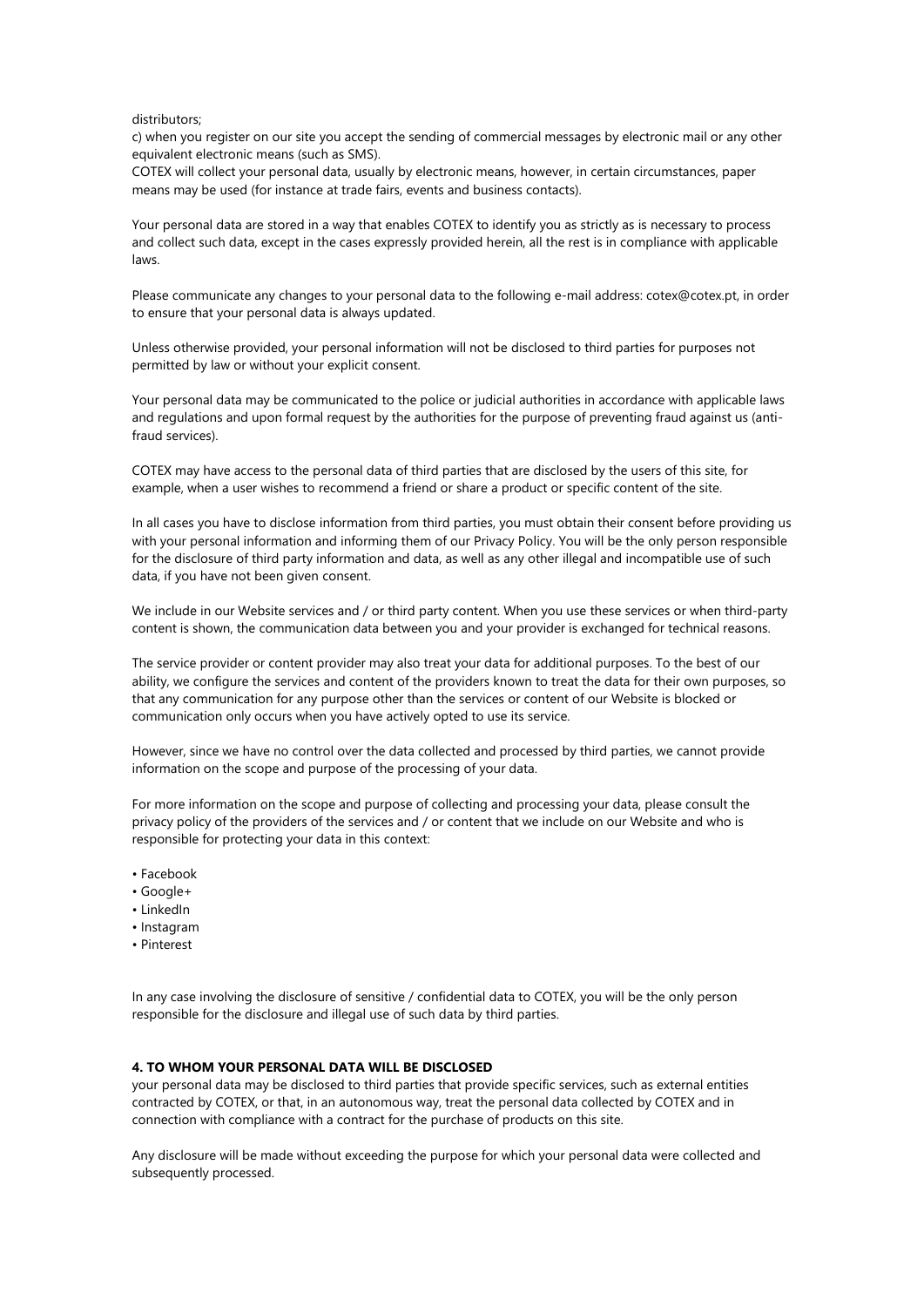In addition, your personal data may be disclosed to third parties to:

- comply with applicable laws,
- respond to judicial and governmental inquiries,
- be in compliance with valid legal processes,
- protect the rights or property of COTEX.

In the event of a change in COTEX's corporate structure, including, without limitation, incorporation, merger, sale, liquidation, or substantial transfer of assets, COTEX may, at its sole discretion, transfer, sell or give personal data collected through this site, including without limitation personally identifiable information and aggregate information about users, to one or more affiliates or non-affiliates.

In any case, your personal data will not be divulged to third parties without being informed or without your consent, when this is required by law, except in the cases provided in this document.

## **5. SAFETY PRECAUTIONS**

We take security measures to protect your personal data against accidental or illegal destruction, loss, alteration, disclosure or unauthorized access and against other illegal forms of data processing, as provided in this Privacy Policy.

However, COTEX cannot guarantee that the security measures adopted for the protection of this website and for the transmission of data and information through this website will prevent or exclude any risk of unauthorized access or loss of data. It is advisable that your computer is equipped with software devices that protect you in the transmission and reception of data (such as up-to-date antivirus systems), and that your browser takes appropriate measures to ensure the security of data transmission (such as firewall and anti-spam filters).

# **6. COOKIES**

COTEX uses automatic data collection systems such as cookies. A "cookie" is a device transmitted to the hard disk of an Internet user. Although cookies do not contain intelligible information, it allows us to link an Internet user to your personal information. Cookies are disclosed by our servers and no one can have access to the information contained therein. Only COTEX has access to the information gathered by cookies, collectively and anonymously, in order to optimize its services and those of this website to the needs and preferences of the user and to make the preparation of the Web pages personalized.

Acceptance of our automatic procedures for collecting data and the use of cookies is necessary to take advantage of the many features and services offered through this site, including the purchase of products. If you set your browser to block or delete cookies, we cannot guarantee that you will have access to all the features and services offered through this website (for example, your computer may not be able to display the image of the product you are trying to purchase).

We will use cookies for functions such as website navigation, catalog, and business contacts.

#### **7. YOUR RIGHT TO ACCESS PERSONAL DATA AND OTHER RIGHTS**

You have the right to obtain from COTEX, at any time, confirmation that your data is being processed, even if it is not registered on the website, as well as the communication of such data in a noticeable way.

You have the right to be informed by COTEX of the source of the source that transmitted your data, the purposes and means of processing your personal data, the rationale behind electronic data processing, information about external entities and the names of the subjects and categories of entities to whom your personal data may be disclosed or that may access your personal data (for example, the names of external entities contracted by COTEX). You may also find the information listed above in this Privacy Policy. You have the right to obtain at any time from COTEX:

a) the updating, rectification or integration of your personal data;

b) the deletion, transformation into anonymous or the blocking of your personal data, which is treated as a violation of the law, including when the storage of data is not necessary for the purposes for which they were collected and subsequently processed;